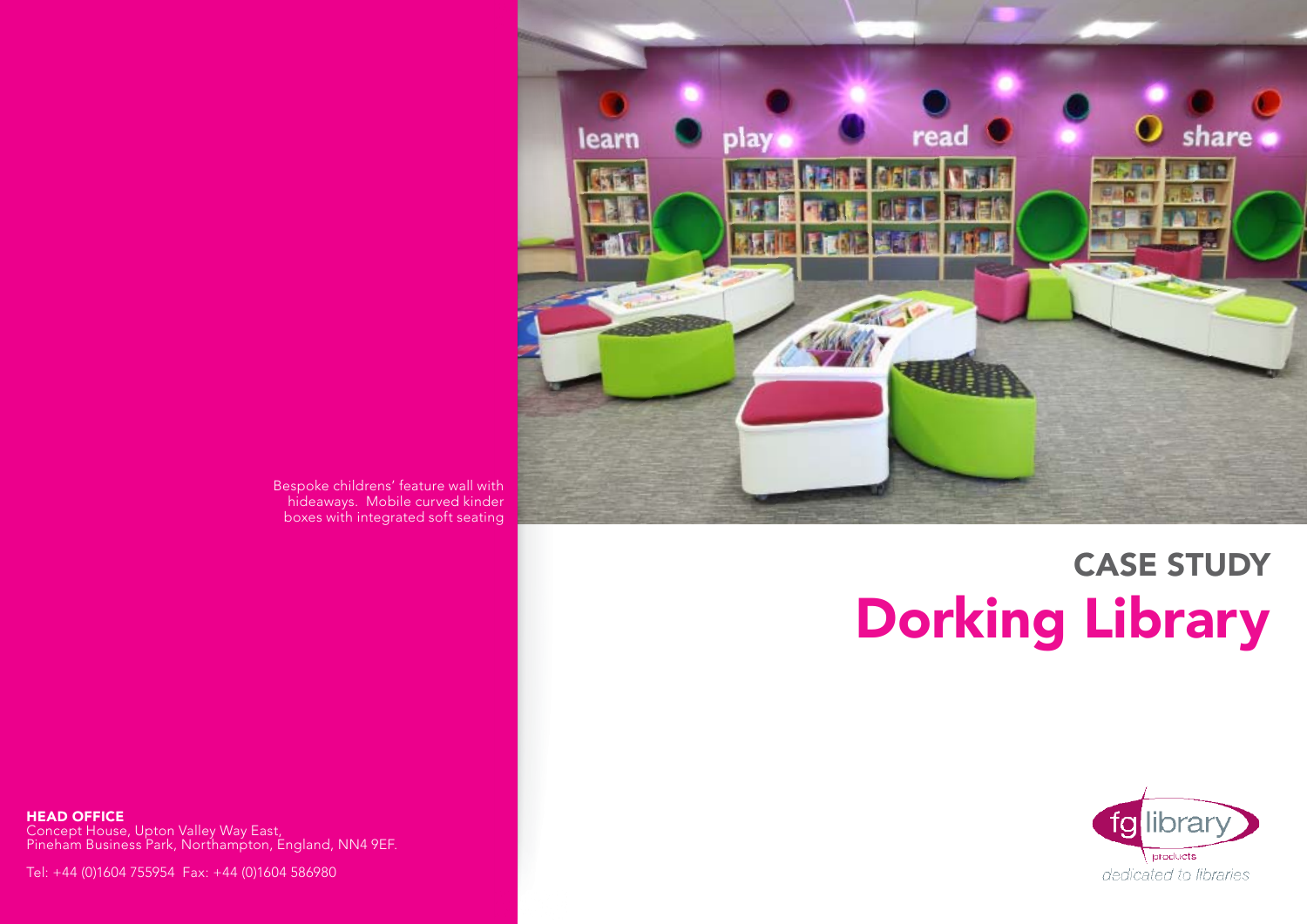

### CASE STUDY

## DORKING LIBRARY

This popular public library was relocated from an old existing building to a precinct area to occupy what was formerly three separate retail units.

The location, accommodation and budget meant that the design needed to be fresh and inviting, whilst incorporating the clients branding. The retail position meant that bookshop and library styling needed to combine to broaden the appeal from the pavement.

#### KEY FEATURES

- **Branded external signage**
- All wood effect shelving, fitted with lit panels to accentuate specific areas whilst attracting attention to book stock.
- Contemporary colour schemes draw attention from various perspectives.
- $\blacksquare$  Shelving positioned to define areas, with each area being given design treatment to suit designated space.
- Bespoke furniture installed around existing fixtures.
- Childrens' feature wall with dynamic lighting, brightly coloured furniture and bespoke kinder boxes.